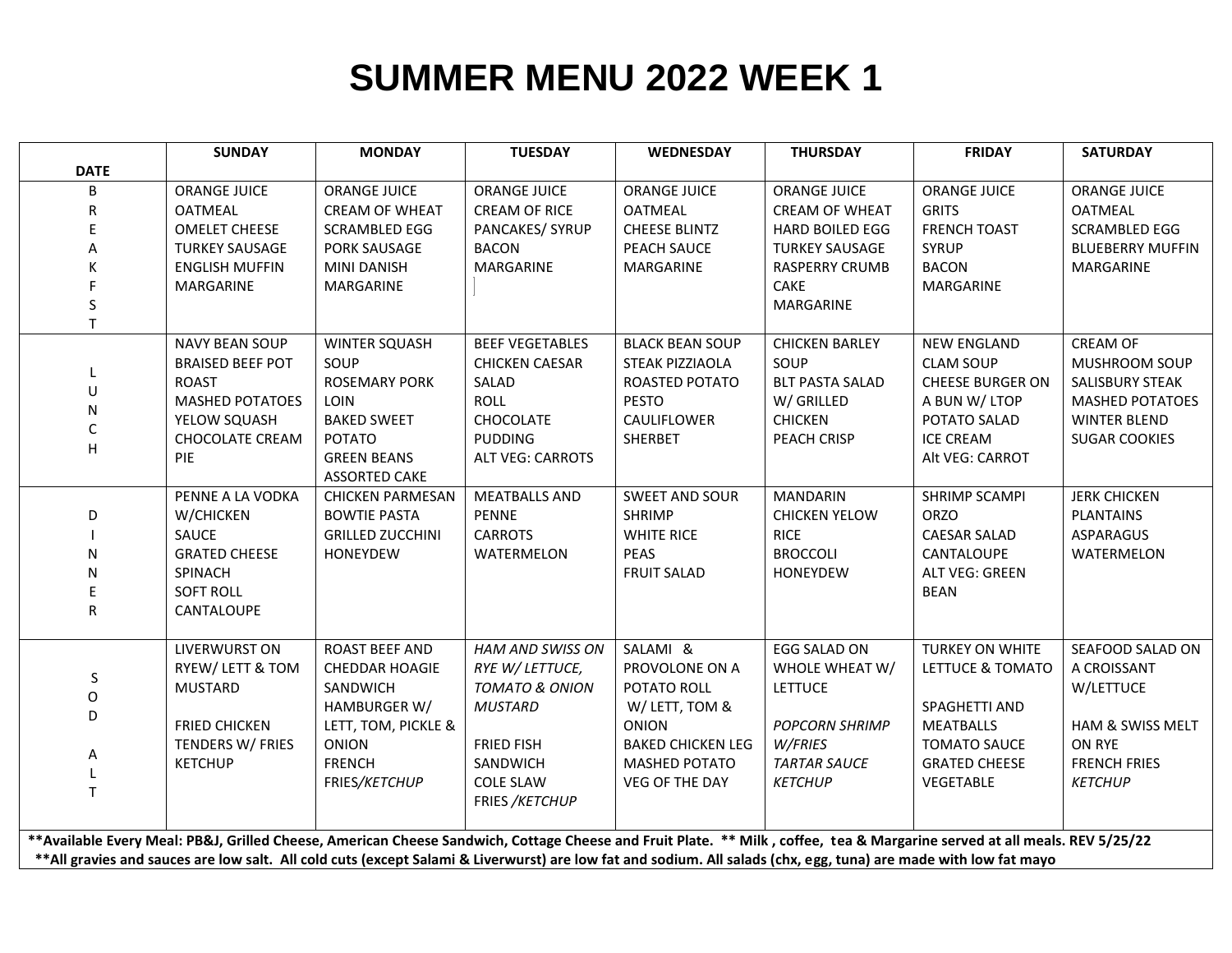## **SUMMER MENU 2022 WEEK 2**

| <b>DATE</b>                                                                                                                                                              | <b>SUNDAY</b>           | <b>MONDAY</b>         | <b>TUESDAY</b>            | <b>WEDNESDAY</b>         | <b>THURSDAY</b>        | <b>FRIDAY</b>           | <b>SATURDAY</b>         |  |  |  |
|--------------------------------------------------------------------------------------------------------------------------------------------------------------------------|-------------------------|-----------------------|---------------------------|--------------------------|------------------------|-------------------------|-------------------------|--|--|--|
| B                                                                                                                                                                        | <b>ORANGE JUICE</b>     | <b>ORANGE JUICE</b>   | <b>ORANGE JUICE</b>       | <b>ORANGE JUICE</b>      | <b>ORANGE JUICE</b>    | <b>ORANGE JUICE</b>     | <b>ORANGE JUICE</b>     |  |  |  |
| R                                                                                                                                                                        | <b>OATMEAL</b>          | <b>CREAM OF WHEAT</b> | <b>CREAM OF RICE</b>      | <b>OATMEAL</b>           | <b>CREAM OF WHEAT</b>  | <b>GRITS</b>            | <b>OATMEAL</b>          |  |  |  |
|                                                                                                                                                                          | <b>BROCCOLI QUICHE</b>  | <b>SCRAMBLED EGG</b>  | <b>PANCAKES</b>           | <b>SCRAMBLE EGG</b>      | <b>HARD BOILED EGG</b> | <b>FRENCH TOAST</b>     | <b>SCRAMBLED EGG</b>    |  |  |  |
| А                                                                                                                                                                        | <b>TURKEY SAUSAGE</b>   | PORK SAUSAGE          | <b>SYRUP</b>              | <b>CHEESE BLINTZ</b>     | <b>TURKEY SAUSAGE</b>  | <b>SYRUP</b>            | <b>BRAN MUFFIN</b>      |  |  |  |
|                                                                                                                                                                          | MARGARINE               | <b>CINNAMON BUN</b>   | <b>BACON</b>              | <b>STRAWBERRY SAUCE</b>  | PEACH CRUMB CAKE       | <b>BACON</b>            | MARGARINE               |  |  |  |
|                                                                                                                                                                          |                         | MARGARINE             | <b>MARGARINE</b>          | <b>MARGARINE</b>         | MARGARINE              | <b>MARGARINE</b>        |                         |  |  |  |
| S                                                                                                                                                                        |                         |                       |                           |                          |                        |                         |                         |  |  |  |
| T                                                                                                                                                                        |                         |                       |                           |                          |                        |                         |                         |  |  |  |
|                                                                                                                                                                          | <b>WINTER VEGETABLE</b> | <b>SWEET POTATO</b>   | LENTIL & SPINACH          | POTATO LEEK SOUP         | <b>GREEK CHICKEN</b>   | <b>MAHATTAN CLAM</b>    | <b>CHICKEN ORZO</b>     |  |  |  |
|                                                                                                                                                                          | SOUP                    | <b>BISQUE SOUP</b>    | SOUP                      | <b>RED WINE BRAISED</b>  | SOUP                   | <b>CHOWDER</b>          | SOUP                    |  |  |  |
|                                                                                                                                                                          | SHEPHERD'S PIE          | PESTO PORK LOIN       | MEDITERRANEAN             | <b>BEEF</b>              | HOT DOG ON A BUN       | <b>CHEESE BURGER ON</b> | PHILLY CHEESE           |  |  |  |
| U                                                                                                                                                                        | YELLOW SQUASH           | <b>BAKED POTATO</b>   | <b>PASTA</b>              | <b>PARSLEY POTATOES</b>  | <b>MACARONI SALAD</b>  | A BUN W/ LTOP           | <b>STEAK TATER TOTS</b> |  |  |  |
| N                                                                                                                                                                        | <b>ASSORTED PIE</b>     | <b>GREEN BEANS</b>    | <b>GRILLED CHICKEN</b>    | CAULIFLOWER              | <b>COLE SLAW</b>       | <b>FRENCH FRIES</b>     | <b>WINTER BLEND</b>     |  |  |  |
| C                                                                                                                                                                        |                         | <b>RICE PUDDING</b>   | SALAD                     | SHERBERT                 | <b>BLUEBERRY CRISP</b> | <b>ICE CREAM</b>        | CHOCOLATE CHIP          |  |  |  |
| H                                                                                                                                                                        |                         |                       | CHOCOLATE                 |                          | <b>ALT VEG: GREEN</b>  | <b>ALT VEG: CARROT</b>  | <b>COOKIES</b>          |  |  |  |
|                                                                                                                                                                          |                         |                       | <b>PUDDING</b>            |                          | <b>BEANS</b>           |                         |                         |  |  |  |
|                                                                                                                                                                          |                         |                       | ALT VEG: GREEN            |                          |                        |                         |                         |  |  |  |
|                                                                                                                                                                          |                         |                       | <b>BEANS</b>              |                          |                        |                         |                         |  |  |  |
| D                                                                                                                                                                        | <b>CHICKEN MADEIRA</b>  | MAC AND CHEESE        | <b>MEATBALL PIZZA</b>     | <b>SHRIMP PARMESAN</b>   | <b>SLOPPY JOE</b>      | <b>SHRIMP NEWBURG</b>   | PEKING CHICKEN          |  |  |  |
|                                                                                                                                                                          | ZITI                    | ROASTED BROCCOLI      | <b>SIDE SALAD</b>         | <b>PENNE</b>             | <b>BUN</b>             | <b>ORZO</b>             | <b>RICE</b>             |  |  |  |
| N                                                                                                                                                                        | <b>SPINACH</b>          | <b>HONEYDEW</b>       | WATERMELON                | <b>PEAS</b>              | <b>BROCCOLI</b>        | <b>DICE CARROTS</b>     | <b>ASPARAGUS</b>        |  |  |  |
| N                                                                                                                                                                        | <b>SOFT ROLL</b>        |                       | <b>ALT VEG: PEAS</b>      | <b>FRUIT SALAD</b>       | CANTALOUPE             | HONEYDEW                | WATERMELON              |  |  |  |
| Ε                                                                                                                                                                        | CANTALOUPE              |                       |                           |                          |                        |                         |                         |  |  |  |
| $\mathsf R$                                                                                                                                                              |                         |                       |                           |                          |                        |                         |                         |  |  |  |
|                                                                                                                                                                          |                         |                       | <b>HAM AND SWISS ON</b>   | SALAMI &                 |                        |                         |                         |  |  |  |
| S                                                                                                                                                                        | <b>LIVERWURST ON</b>    | <b>ROAST BEEF AND</b> | RYE W/ LETTUCE,           | PROVOLONE ON A           | EGG SALAD ON           | TURKEY ON WHITE         | SEAFOOD SALAD ON        |  |  |  |
| O                                                                                                                                                                        | RYEW/ LETT & TOM        | CHEDDAR               | <b>TOMATO &amp; ONION</b> | POTATO ROLL              | WHOLE WHEAT W/         | LETTUCE & TOMATO        | A CROISSANT             |  |  |  |
| D                                                                                                                                                                        | <b>MUSTARD</b>          | SANDWICH              | <b>MUSTARD</b>            | W/ LETT, TOM &           | <b>LETTUCE</b>         |                         | W/LETTUCE               |  |  |  |
|                                                                                                                                                                          |                         |                       |                           | <b>ONION</b>             |                        | SPAGHETTI AND           |                         |  |  |  |
|                                                                                                                                                                          | <b>FRIED CHICKEN</b>    | HAMBURGER W/          | FRIED FISH                | <b>BAKED CHICKEN LEG</b> | <b>POPCORN SHRIMP</b>  | <b>MEATBALLS</b>        | HAM & SWISS MELT        |  |  |  |
| Α                                                                                                                                                                        | TENDERS W/ FRIES        | LETT, TOM, PICKLE &   | SANDWICH                  | MASHED POTATO            | W/FRIES                | <b>TOMATO SAUCE</b>     | ON RYE                  |  |  |  |
|                                                                                                                                                                          | <b>KETCHUP</b>          | <b>ONION</b>          | <b>COLE SLAW</b>          | VEG OF THE DAY           | <b>TARTAR SAUCE</b>    | <b>GRATED CHEESE</b>    | <b>FRENCH FRIES</b>     |  |  |  |
| T.                                                                                                                                                                       |                         | <b>FRENCH FRIES</b>   | FRIES / KETCHUP           |                          | <b>KETCHUP</b>         | <b>VEGETABLE</b>        | <b>KETCHUP</b>          |  |  |  |
|                                                                                                                                                                          |                         | <b>KETCHUP</b>        |                           |                          |                        |                         |                         |  |  |  |
| **Available Every Meal: PB&J, Grilled Cheese, American Cheese Sandwich, Cottage Cheese and Fruit Plate. **Milk, coffee, tea & Margarine served at all meals. REV 5/26/22 |                         |                       |                           |                          |                        |                         |                         |  |  |  |
| **All gravies and sauces are low salt. All cold cuts (except Salami & Liverwurst) are low fat and sodium. All salads (chx, egg, tuna) are made with low fat mayo         |                         |                       |                           |                          |                        |                         |                         |  |  |  |